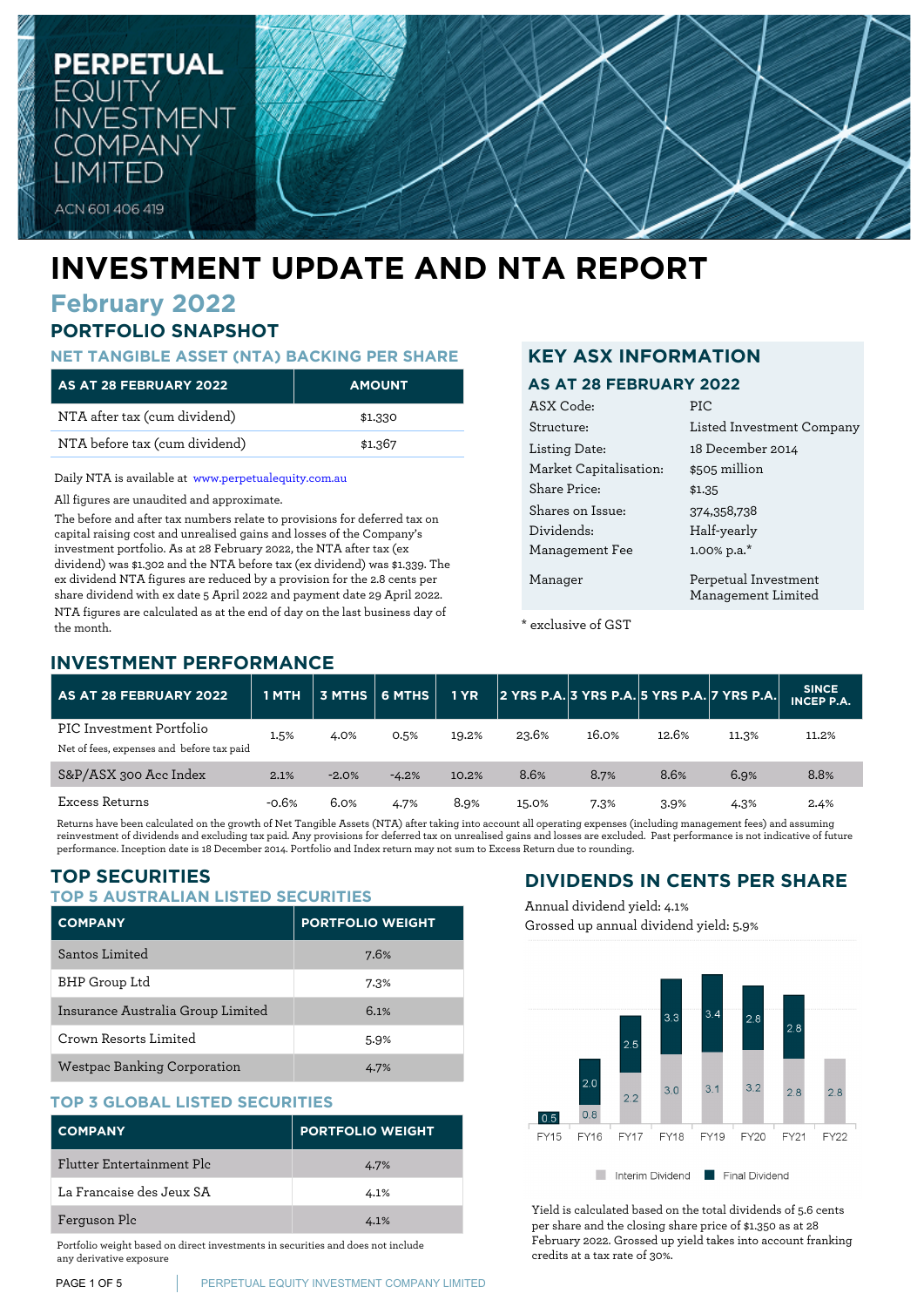## **ALLOCATION OF INVESTMENTS^**

any derivative exposure

## **PORTFOLIO SECTORS^**



^Weightings calculated based on direct investments in securities and any indirect exposure via S&P /ASX 200 related derivatives. All figures are unaudited and approximate. Allocations may not sum to 100% due to rounding.

## **PORTFOLIO COMMENTARY**

February was marked by rising global volatility in markets, however Australia remained largely immune. Global markets, represented by the MSCI World ex Australia Index, fell -5.6% in AUD terms while the S&P/ ASX 300 Accumulation index (benchmark) rose +2.1%. This created a 7.7% gap between domestic and global equity performance. The VIX Index, a measure of volatility on equity markets, rose to over 30% by the end of February as the market grappled with fears of imminent central bank tightening and increasing hostility from Russia regarding Ukraine. The tensions boiled over on 24 February with Russia invading Ukraine and marked the first large scale war between two European countries since World War II.

Commodity prices rose over the month – and sharply beyond it - as the toughest economic sanctions ever imposed on Russia raised fears of shortages in global energy markets and risks of economic contagion as Russia and Europe risk falling into recession. Whilst this hurt global markets, it was a benefit for Australia's resource heavy bourse. The energy sector was the best performer in February rising +8.4% in anticipation of tighter conditions. Materials also rose +5.1%. Together these sectors comprise 28.3% of the benchmark. By contrast the information technology sector, which the Manager considers richly priced, came under further selling pressure as the prospect of rising interest rates and geopolitical risk slashed the risk premium investors were comfortable with. The global tech sector fell -7.5% in AUD terms whilst Australia's fell -6.8%. But whereas Australian tech is just 3.7% of the benchmark, tech is now the biggest global sector making up 22.4% of the MSCI All Countries World Index. Australian financials also held together well.

The PIC portfolio returned 1.5%^ in February, slightly underperforming the benchmark by -0.6%. The top contributors to absolute performance in February were BHP Group Limited (ASX:BHP), Insurance Australian Group Limited (ASX:IAG), Jervois Global Limited (ASX: JRV) and PWR Holdings Limited (ASX: PWR). JRV is a cobalt mining company with significant nickel and copper exposure and is focused on becoming a global supplier in the emerging battery metals market. JRV's share price rose in February alongside other materials companies in the PIC portfolio such as BHP Group Ltd (ASX: BHP), OZ Minerals Limited (ASX: OZL), Deterra Royalties Limited (ASX: DRR) and Iluka Resources Limited (ASX: ILU). The Manager's contrarian exposure to IAG paid off in February, returning 10.0%. IAG is currently trading between \$4 and \$4.50, which contrasts significantly to when it traded around \$8 in 2019. IAG reported an increase in net profit after tax and upgraded their FY22 gross written premium guidance from low to mid single-digit growth in the half year results for FY22. The Manager believes IAG has turned around its business to deliver long term value and returns to shareholders. The Manager has held PWR in the portfolio since March 2020 and views its management and quality of business favourably.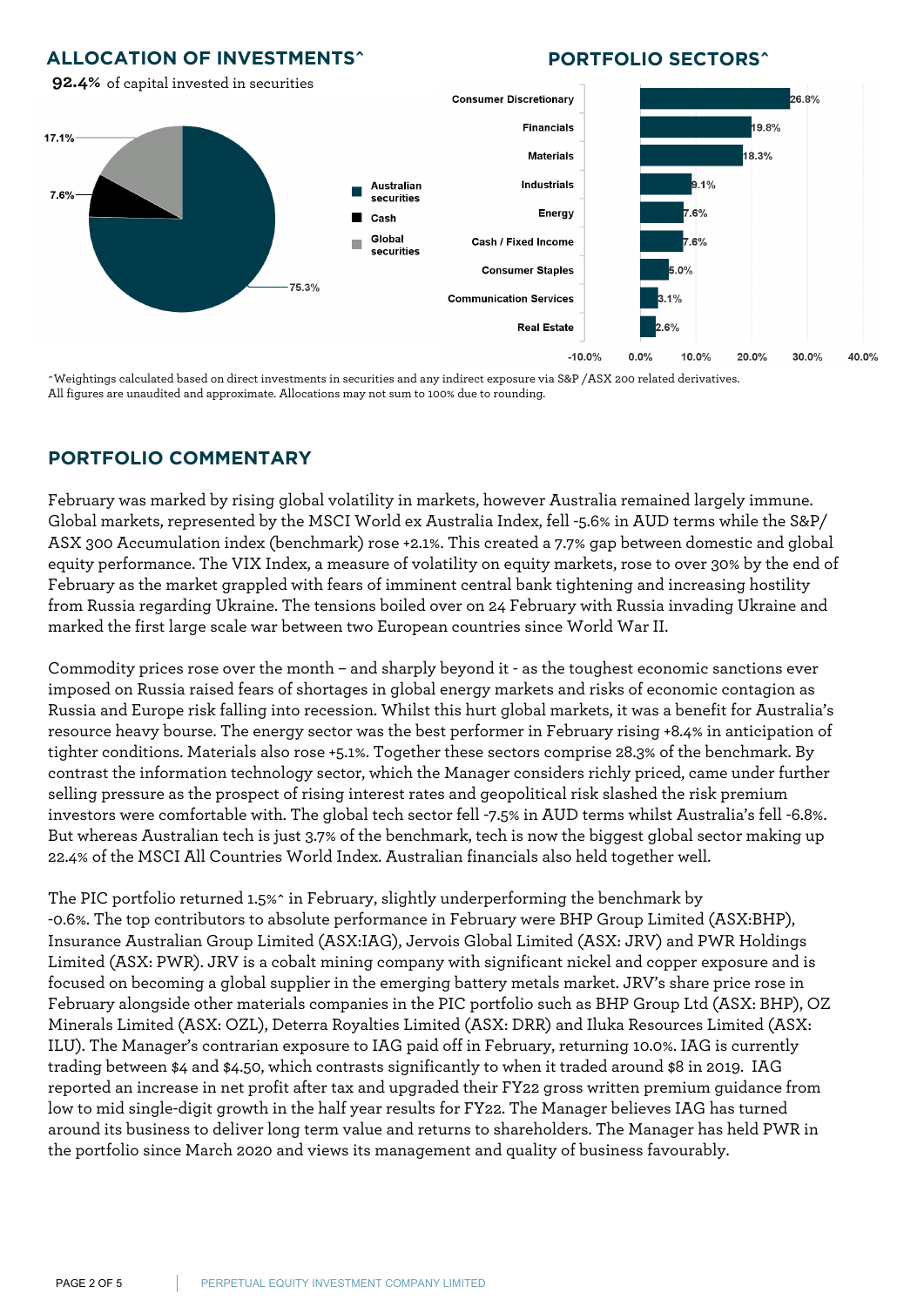Global securities in the portfolio De'Longhi S.P.A (MIL: DLG), Flutter Entertainment Plc (LON: FLTR) and Ferguson Plc (LON: FERG) all detracted from absolute performance in February due to the risk aversion in offshore markets. The Manager is bullish on DLG, particularly given its strong balance sheet and penetration in the US over the medium to long term as the US market shifts away from filtered coffee. FLTR is the largest global position in the portfolio. Despite its share price falling in February, it announced a strong 2021 full year result on 1 March 2022, delivering an increase of 37% in revenue and maintaining its market share in the US, UK and Ireland. FLTR also announced a "Positive Impact Plan" sustainability strategy which aims to promote safer gambling and further demonstrate it being a responsible leader in the industry.

The Manager believes that markets are in for a long bout of volatility as the realities of ongoing geopolitical strife, higher inflation and policy uncertainty play out. Locally, an Australian election year may also impact policy making on businesses and economic spending. For that reason, the Manager is currently seeing more opportunities in Australian than globally. Cash in the portfolio has also increased to 7.6% as a way for the Manager to keep powder dry for when opportunities to take new positions or add to existing positions arise. For our investors it remains important to have a high conviction portfolio of diverse ideas to ride out the storm.

^ Returns have been calculated on the growth of Net Tangible Assets (NTA) after taking into account all operating expenses (including management fees) and assuming reinvestment of dividends and excluding tax paid. Any provisions for deferred tax on unrealised gains and losses are excluded. Past performance is not indicative of future performance.

## **BAPCOR LIMITED (ASX: BAP) (EQUITIES ANALYST: ALEX PATTEN)**

Bapcor Limited (ASX:BAP) primarily operates in the automotive aftermarket segment, with a large network of stores distributing auto parts on a just in time basis to mechanics throughout Australia and New Zealand. Their business spans the aftermarket supply chain covering trade, commercial vehicles, specialist wholesale and retail.

We established a position in BAP in December 2021. This followed BAP's announcement in late November that their longstanding CEO was stepping down, about 18 months before his contract was due to expire. It was apparent that there had been disagreement between the Board and the CEO and that the Board felt the need to accelerate his exit from the company. The stock was heavily sold off following the announcement and fell by over 20% in the following weeks. Whilst our view remains that the now former CEO had led the business successfully we felt the sell-off provided an opportunity to buy a high quality business at an attractive price. We believe BAP's success stems from its strong competitive position and exposure to attractive end markets and not from any one person. The business has a clear strategy focused around ongoing store rollout and increasing private label product penetration that is proven and low risk. This was validated in BAP's half year results for financial year 2022 announced in February. BAP reported an increase in revenue, strong balance sheet and solid progress on its network expansion and new supply chain and logistics capabilities.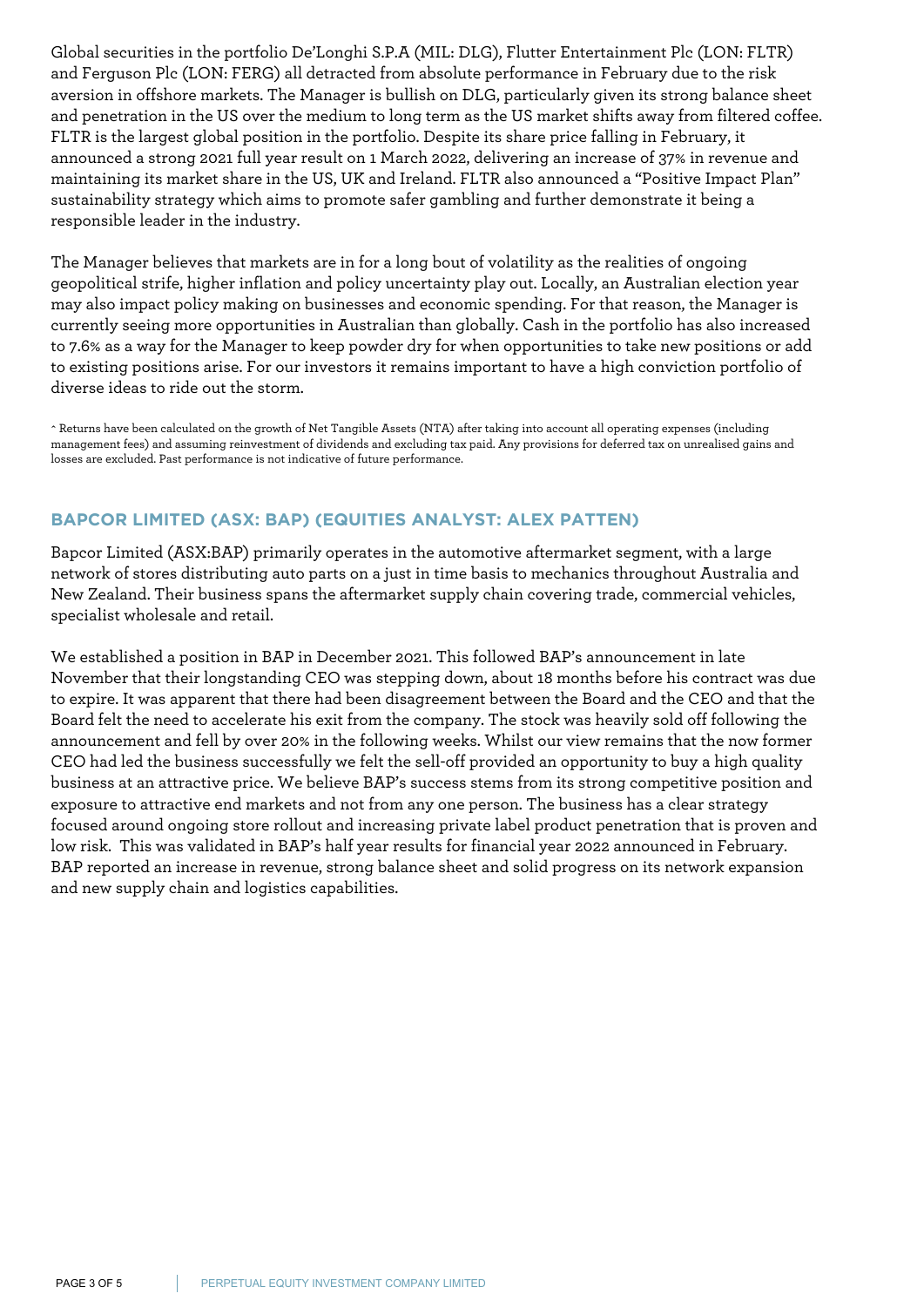## **COMPANY NEWS**

#### **INTERIM DIVIDEND FY22**

On 23 February 2022, the Company announced its half year results for the 2022 financial year. The Board declared an interim dividend of 2.8 cents per share with the following dates.

|  | $\cdot$ Ex date           | Tuesday, 5 April 2022   |
|--|---------------------------|-------------------------|
|  | • Record date             | Wednesday, 6 April 2022 |
|  | $\cdot$ DRP election date | Thursday, 7 April 2022  |
|  | Payment date              | Friday, 29 April 2022   |

The Company's dividend reinvestment plan (DRP) is available to shareholders for the interim dividend and will operate without a discount. The price of shares allocated under the DRP will be calculated using the 5 day Volume Weighted Average Price (VWAP) calculated over the pricing period commencing on 8 April 2022 and ending on 14 April 2022.

To participate in the DRP or to change your level of participation, a [DRP Participation Form](https://www.perpetualequity.com.au/~/media/perpetualpeic/pdf/pic_dividend_reinvestment_form_drp005_interactive_160707.ashx?la=en) must be received by no later than 5.00pm, AEST on Friday, 8 April 2022. For more information including the DRP rules, please click [here](https://www.perpetualequity.com.au/shareholders/dividend-reinvestment-plan).

Option holders that elect to exercise some or all of their PIC options before the ex-date, 5 April 2022, will be entitled to the interim dividend.

#### **BONUS ISSUE OF OPTIONS**

Shareholders are reminded that in June 2021, the Company [announced](https://www.perpetualequity.com.au/shareholders/pic-options) a one-for-one issue of bonus options which provides holders with the opportunity to acquire a PIC ordinary share for \$1.35 (exercise price) per option before the expiry date of 2 September 2022. The options are trading on the ASX under the ASX code PICOA.

The options provide shareholders with the opportunity to purchase additional shares and participate in the potential growth of the Company without incurring brokerage or transaction costs. Option holders that elect to exercise some or all of their PIC options before the ex-date will also be entitled to the dividend for that respective period.

The Options [Prospectus](https://www.perpetualequity.com.au/~/media/perpetualpeic/pdf/peic_prospectus_2021.ashx?la=en) should be read carefully and in its entirety before you decide whether to deal in or exercise the Options. Further information on the Options, including the Prospectus and Options Exercise Form is available [here.](https://www.perpetualequity.com.au/shareholders/pic-options)

## **SHAREHOLDER COMMUNICATIONS**

The [PIC website](https://www.perpetualequity.com.au) hosts a range of information including Monthly Investment Updates, Portfolio Manager insights, dividend history and educational resources. The [News and Insights section](https://www.perpetualequity.com.au/news-and-insights) of the website also includes the ability for you to subscribe to receive regular updates via email.

#### **REMINDER: TAX CERTIFICATION COMPLETION**

Under the Australian Government's participation in Automatic Exchange of Information (AEOI) regimes, PIC is required to collect FATCA/CRS certification information and an investor's tax residency from shareholders. The information in certain circumstances may be reported to the Australian Taxation Office (ATO) which in turn reports to various global tax authorities.

Please check that you have completed your FATCA/CRS certification by logging into the Link investor portal [here.](https://investorcentre.linkmarketservices.com.au/Login/Login)

From there, under the Payments & Tax tab you will find 'FATCA/CRS', where you can fill in the Self Certification. Completing this information online is straightforward as the questions will guide you, and in some instances, it is only a couple of steps.

If you do not certify, PIC may be required to provide information about your account to the ATO. For more information on the self-certification process via Link please click [here.](https://www.linkmarketservices.com.au/corporate/resources/faq.html#fatca) For further information on FATCA and CRS, please visit [here.](http://www.ato.gov.au)